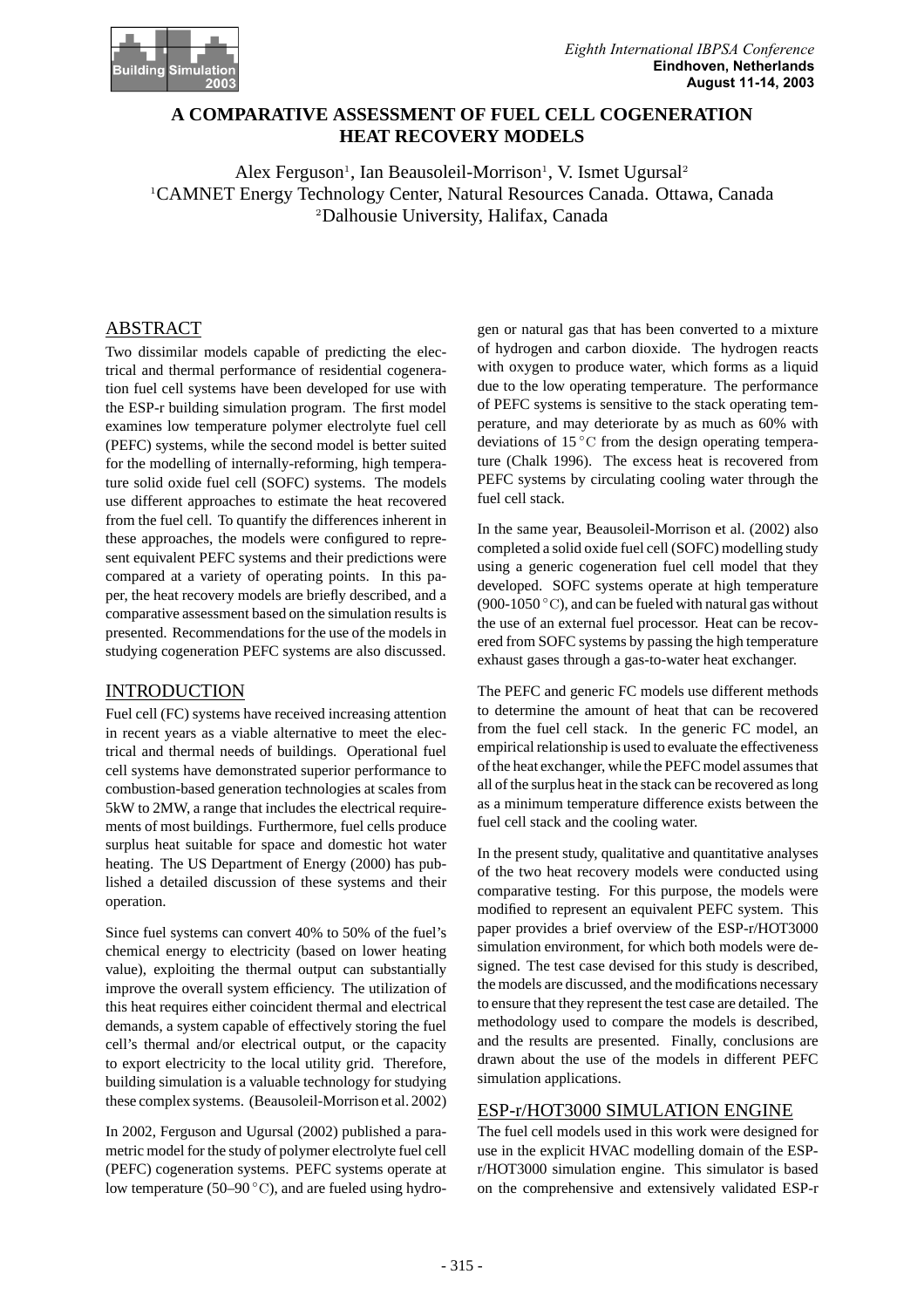

*Figure 1: Simplified PEFC system*

program developed at the University of Strathclyde, with algorithmic additions by the CANMET Energy Technology Centre (CETC) to support the modelling of Canadian (and international) housing. Clarke (2001) provides a thorough discussion of ESP-r's simulation methodologies, while Hensen (1991) describes the ESP-r explicit HVAC simulation domain.

## **Explicit HVAC domain**

ESP-r/HOT3000's explicit HVAC modelling domain is based upon a component-level approach whereby users assemble components into a coherent HVAC system. Users must also specify how components are controlled, indicating what variables are sensed, and how components are actuated in response to the sensor signals. Each component in the HVAC network is represented by one of more control volumes and each control volume is characterized by mathematical models that describe the control volume's energy and mass exchanges with connected components and the environment. The energy balances are expressed in the following form:

$$
MC_p \frac{\partial T}{\partial t} = \sum_{i=1}^n q_i \tag{1}
$$

where M is the mass of the control volume,  $C_p$  its heat capacity,  $T$  its temperature,  $t$  is time, and  $q_i$  is an energy flow into the control volume.

Matrices of equations that describe the HVAC network's thermal and mass flow state are formed using these energy and mass balances. A direct solution approach is used to solve these matrices, and because the equation set is nonlinear, iteration is used to reform and resolve the matrices until convergence is achieved.

#### SIMPLIFIED TEST CASE

The arrangement of heat recovery equipment in SOFC and PEFC systems is fundamentally different. Whereas the electrochemical reactions in a SOFC stack occur at high temperatures (900-1050 ◦C) and produce a high temperature exhaust stream that is suitable for heat recovery, PEFC stacks perform best at comparatively low temperatures (80-90 $\degree$ C) and require cooling to ensure optimum performance. In most cogeneration PEFC systems, the required cooling is achieved by circulating cooling water through manifolds in the stack.

To ensure that the model results would be comparable, the models were adapted to represent the simplified PEFC



*Figure 2: Test case part-load electrochemical performance*



*Figure 3: PEFC component model (Model A)*

system depicted in Figure 1. This test case is comprised of a PEFC stack coupled to a heat exchanger, through which cooling water circulates.

The stack is fueled with hydrogen and stoichiometric air at atmospheric temperature and pressure, which are assumed to react completely. The stack operates at  $90^{\circ}$ C, and has a maximum gross electrical output of 5kW. The electrochemical characteristics of the test case are described by the arbitrary electrochemical efficiency profile plotted in Figure 2. In this study the behavior of auxiliary equipment, such as compressors, pumps, and heat rejection equipment was not considered.

### PEFC MODEL (MODEL A)

The PEFC model, henceforth referred to as *Model A*, was published by Ferguson & Ugursal (2002). It consists of (1) an electrochemical model that predicts the behavior of the fuel cell stack, (2) thermodynamic models that predict the behavior of the reactors in the fuel processor, and (3) auxiliary system models that predict the behavior of other systems such as compressors, pumps and heat rejection equipment. Ferguson (2003) provides a detailed discussion of the development and validation of this model.

For this study, Model A was modified to consider the simplified test case. The water side of the PEFC stack heat exchanger was represented using a single control volume, while the electrochemical and thermal processes occurring on the gas side of the fuel cell stack heat exchanger were modelled using another control volume. This arrangement is depicted in Figure 3.

#### **First control volume**

The first control volume in Model A represents the water side of the fuel cell stack heat exchanger. The energy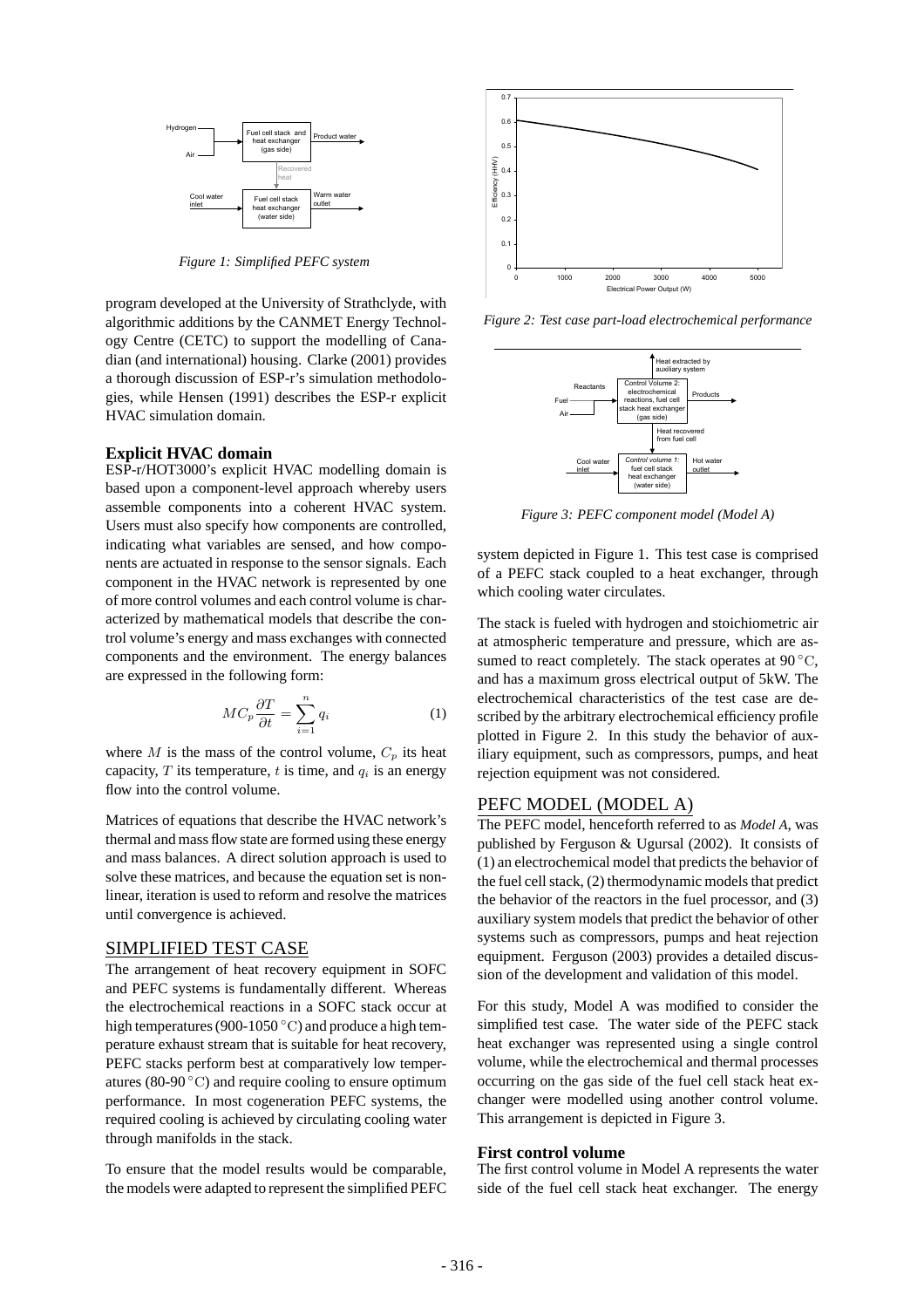balance for this control volume is as follows:

$$
\dot{m}C_p(T_{cw_o} - T_{cw_i}) = \dot{Q}_{rec.} \tag{2}
$$

where  $\dot{m}$  is the flow rate of the cooling water entering the heat exchanger,  $C_p$  is the specific heat of the cooling water, and  $T_{cw_i}$  and  $T_{cw_o}$  are the temperature of the cooling water entering and exiting the control volume, respectively. The term  $\dot{Q}_{rec.}$  represents the amount of heat recovered from the fuel cell, and will be described shortly.

### **Second control volume**

The second control volume in Model A considers the electrochemical and thermal processes occurring on the gas side of the fuel cell stack. The total amount of chemical energy released in the fuel cell stack is quantified by the change in enthalpy that occurs inside the stack  $(\Delta H_{stack})$ :

$$
\Delta H_{stack} = \sum_{i=1}^{reactants} \left( \dot{N}(h_f + h_T - h_{STP}) \right)_i
$$

$$
- \sum_{j=1}^{products} \left( \dot{N}(h_f + h_T - h_{STP}) \right)_j \tag{3}
$$

where for a given species,  $\dot{N}$  is the flow rate,  $h_f$  is the enthalpy of formation at standard temperature and pressure,  $h_T$  is the enthalpy at temperature T and  $h_{STP}$  is the enthalpy at standard temperature and pressure.

The amount of electrical work produced by the fuel cell stack  $(\dot{W}_{elec.})$  is determined using the total change in enthalpy occurring in the fuel cell stack and the overall efficiency (η*stack*). The chemical energy released in the fuel cell stack that is not converted to electric work is converted into heat  $(\dot{Q}_{stack})$ :

$$
\dot{W}_{elec.} = \eta_{stack}\Delta H_{stack} \tag{4}
$$

$$
\dot{Q}_{stack} = \Delta H_{stack} - \dot{W}_{elec.} \tag{5}
$$

A parametric relationship is used to describe the efficiency of the fuel cell stack as a function of its electrical power output. The development of this relationship has been described previously by Ferguson and Ugursal (Ferguson & Ugursal 2002, Ferguson 2003).

Since the performance of PEFC systems is dependent on the operating temperature, the heat produced in the fuel cell stack  $(\dot{Q}_{stack})$  must be extracted to ensure efficient operation. Heat may be transferred from the fuel cell stack by three mechanisms: (1) heat can be transferred to the cooling water flowing through the fuel cell stack  $(\dot{Q}_{rec.})$ , (2) heat may be transferred from the high temperature stack to the cooler surroundings by convection and radiation  $(Q_{loss})$ , and (3) heat may be extracted using an auxiliary heat rejection system  $(\dot{Q}_{rej.})$ , if such a system is present.

$$
\dot{Q}_{stack} = \dot{Q}_{rec.} + \dot{Q}_{loss} + \dot{Q}_{rej.}
$$
\n(6)

Since the PEFC system in the test case operates adiabatically, the heat loss from the stack was set to zero.



*Figure 4: SOFC component model (Model B)*

Model A assumes that all of the surplus heat available in the fuel cell will be transferred to the cooling water as long as a minimum temperature difference ∆T*min.* exists between the cooling water and the fuel cell stack. Thus, there exists a maximum amount of heat that can be transferred to the cooling water while maintaining the minimum temperature difference:

$$
\dot{Q}_{max.} = \dot{m}_{cw} C_p \left( \left( T_{stack} - \Delta T_{min.} \right) - T_{cw_i} \right) \tag{7}
$$

$$
\dot{Q}_{rec.} = \begin{cases} \dot{Q}_{stack} & \text{if } \dot{Q}_{max.} \geq \dot{Q}_{stack} \\ \dot{Q}_{max.} & \text{if } \dot{Q}_{max.} < \dot{Q}_{stack} \end{cases}
$$
 (8)

where  $\dot{Q}_{stack}$  is the surplus heat available in the fuel cell stack and  $\dot{Q}_{max.}$  is the maximum amount of heat that can be transferred between the fuel cell stack and the cooling water. If the amount of heat recovered is less than the surplus heat available, Model A assumes that the unrecovered surplus heat will be extracted using an auxiliary heat rejection system (ie.  $\dot{Q}_{rej.} = \dot{Q}_{stack} \dot{Q}_{rec.}$ ) to ensure that the optimal operating temperature is maintained. In the PEFC model published by Ferguson and Ugursal, the performance of the cooling equipment is estimated using a parametric equation. However, in the present study the behavior of this cooling system is not considered. The determination of ∆T*min.* will be discussed shortly.

#### GENERIC FC MODEL (MODEL B)

The generic FC model, henceforth referred to as *Model B*, was published by Beausoleil-Morrison et al. The model is comprised of three separate control volumes, which are depicted in Figure 4. The first control volume represents the fuel cell, while the second and third control volumes represent the exhaust-to-water heat exchanger: control volume two corresponds to the gas side of the heat exchanger while control volume three represents the water side. Beausoleil-Morrison et al. (2002) provide a complete description of the model and its application.

Model B was modified to consider the simplified test case by using the first and second control volumes two to jointly represent the reactant and product gases flowing through PEFC stack, and the third control volume to represent the cooling water flowing through the fuel cell stack. This configuration is depicted in Figure 5.

In Model B, the electrochemical reactions are assumed to occur in the first control volume. A substantial amount of heat is produced as a result of inefficiencies in the fuel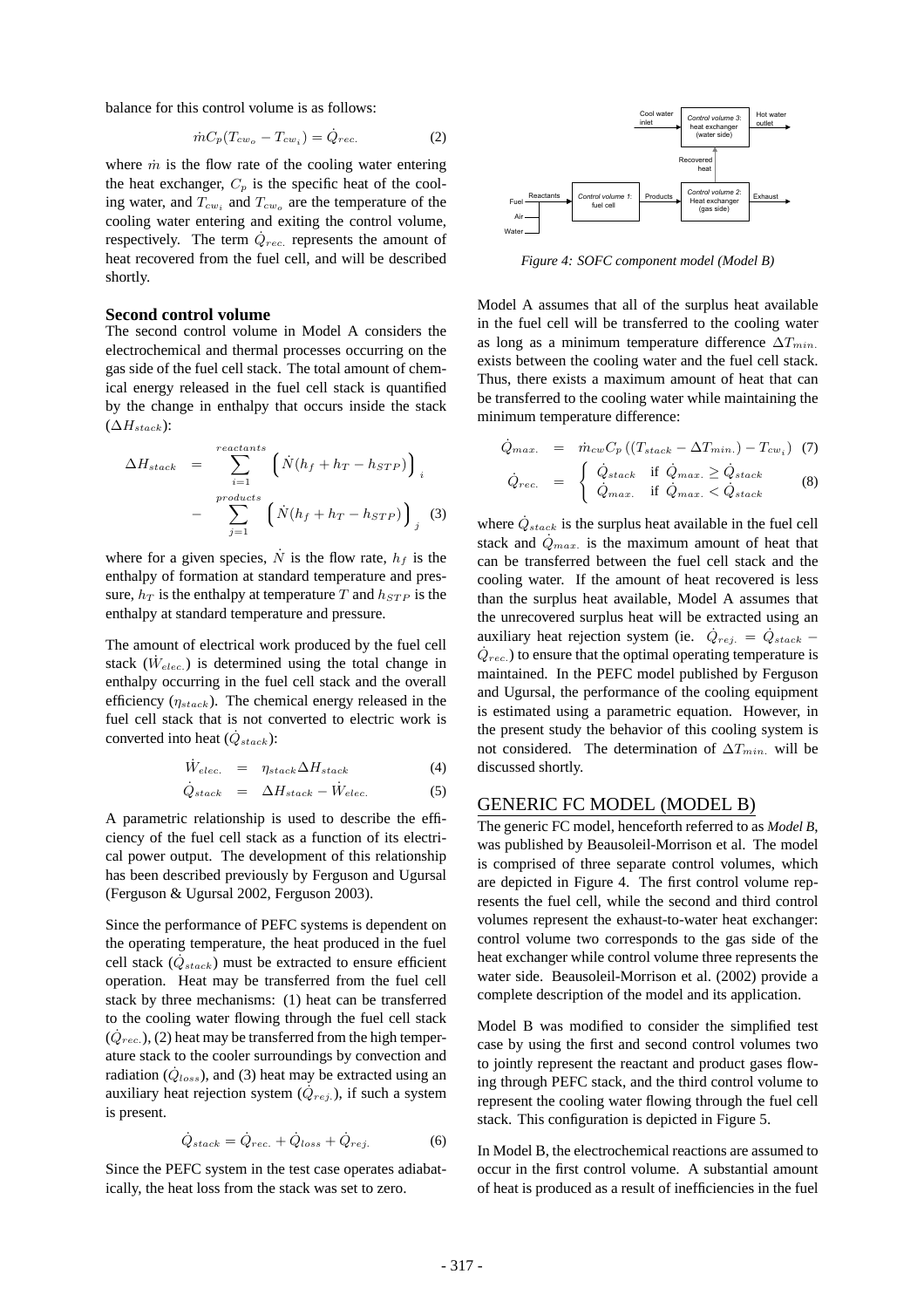

*Figure 5: Adaptation of Model B to represent PEFC stack*

cell stack, and, in a real PEFC stack, this heat is transferred directly from the fuel cell stack electrodes to the cooling water. However, Model B assumes that this heat is transferred to the product gases of the electrochemical reaction, raising their temperature. In the second control volume, the high temperature product gases undergo sensible cooling and the heat produced in the fuel cell stack is transferred to the cooling water.

The high temperature exhaust gases exiting the first control volume in Model B do not exist in real PEFC stacks, where excess heat is directly transferred to the cooling water as it is released in the electrochemical reactions. However, if these high temperature gases are cooled to the fuel cell stack operating temperature in the second control volume, the amount of heat recovery estimated by Model B will reflect the actual heat transferred from a PEFC stack to the cooling water. Thus, Model B may be used to represent PEFC stacks if the model is configured such that the predicted exhaust gas temperature is within the normal range of operation for this type of fuel cell.

#### **First control volume**

The first control volume energy balance is as follows

$$
\sum_{i=1}^{reactants} (\dot{N}h)_i + \phi_{chemical}
$$
  
= 
$$
\sum_{k=1}^{products} (\dot{N}h)_k + \dot{W}_{elec.} + \dot{Q}_{los}(9)
$$

where  $\phi_{chemical}$  represents the rate at which chemical energy is supplied to the fuel cell,  $\dot{W}_{elec.}$  is the net electrical output of the fuel cell system, and  $\dot{Q}_{loss}$  represents the heat lost from the fuel cell stack to the room containing the fuel cell. The first term on the left hand side of Equation 9 represent the rate that enthalpy associated with the reactant streams enters the control volume, while the first term on the right hand side represents the rate that enthalpy associated with the product stream leaves of the control volume.

Since the product water forms as a liquid in PEFC systems, the rate at which chemical energy is supplied to the fuel cell (φ*chemical*) is evaluated based on the higher heating value (HHV) of the fuel:

$$
\phi_{chemical} = \sum_{i=1}^{fuel} (\dot{N} \cdot HHV)_i
$$

$$
= \dot{N}_{fuel} \cdot HHV_{fuel}
$$
(10)

The net electrical output of the fuel cell depends on the rate of chemical energy supplied to the fuel cell and its overall electrical efficiency (HHV):

$$
\dot{W}_{elec.} = \eta_{elec.} \cdot \phi_{chemical} \tag{11}
$$

where  $\eta_{elec}$  represents the overall electrical conversion efficiency of the fuel cell system, and is evaluated using a parametric relationship describing the efficiency as a function of the electrical output.

The final term in Equation 9,  $\dot{Q}_{loss}$ , represents the heat lost to the fuel cell's surroundings. Since the PEFC system in the test case is assumed to operate adiabatically, the heat loss from the stack was set to zero for this study.

#### **Second control volume**

The energy balance for the second control volume, representing the gas side of the heat exchanger, is given by:

$$
\sum_{k=1}^{products} (\dot{N}h)_k = \sum_{l=1}^{exhaust} (\dot{N}h)_l + \dot{Q}_{rec.} \tag{12}
$$

The left hand side of Equation 12 represents the rate at which enthalpy is carried into the control volume by the hot product gases exiting the first control volume. The first term on the right hand side represents the rate at which enthalpy is carried out of the second control volume by the rejection of cool exhaust.

The last term in Equation 12  $(\dot{Q}_{rec.})$  represents the heat transferred from the hot product gases to the water in the heat exchanger, and quantifies the fuel cell's thermal output. The amount of heat transfer is evaluated using the temperatures of the product gases (T*products*) and water  $(T_{cws})$  at the inlets of the heat exchanger, and an effective heat transfer coefficient (UA*eff.*):

$$
\dot{Q}_{rec.} = UA_{eff.} \cdot (T_{products} - T_{cw_i}) \tag{13}
$$

The flow rate of the cooling water through the fuel cell stack is the significant factor in determining the overall heat transfer coefficient between the fuel cell stack and the cooling water. Model B uses a heat exchanger effectiveness approach to determining the overall heat transfer coefficient between the high temperature gases and cooling water:

$$
UA_{eff.} = \varepsilon C_{min} \tag{14}
$$

where  $C_{min}$  represents the heat capacity (W/ $\rm ^{\circ}C$ ) of the product gases or the cooling water, whichever is smaller, and  $\varepsilon$  is a dimensionless coefficient ( $0 \le \varepsilon \le 1$ ) quantifying the effectiveness<sup>1</sup> of the heat recovery facilities. The coefficient  $\varepsilon$  is evaluated as a function of the cooling water volumetric flow rate using a parametric relationship:

$$
\varepsilon = \theta_0 + \theta_1 \cdot \dot{V}_{water} + \theta_2 \cdot \dot{V}_{water}^2 \tag{15}
$$

 $1$ Since the temperature difference between the product gases and the cooling water in Model B is much higher than the temperature difference driving heat recovery in a PEFC stack, the effectiveness  $\varepsilon$  used to configure Model B is not representative of an actual PEFC stack heat exchanger.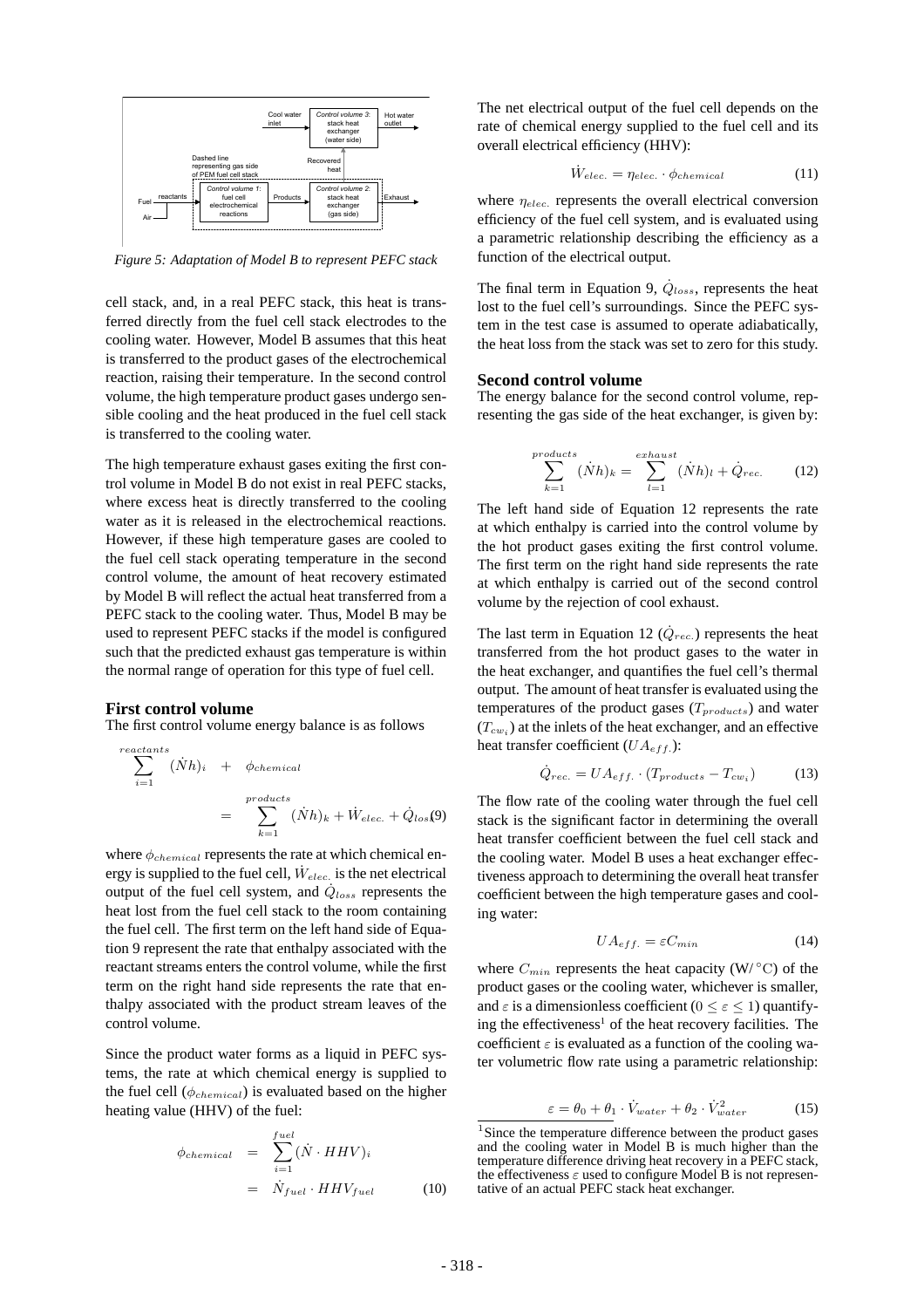*Table 1: Model A Configuration*

| Parameter                                 | Value               |
|-------------------------------------------|---------------------|
| Maximum electrical output (W)             | 5000                |
| Fuel composition                          | 100% H <sub>2</sub> |
| Stack operating temperature $(^{\circ}C)$ | 90                  |
| Minimum heat recovery temperature         |                     |
| - difference $\Delta T_{min}$ . (°C)      | 13.07               |

*Table 2: Model B Configuration*

| Parameter                            | Value                 |
|--------------------------------------|-----------------------|
| Maximum electrical output (W)        | 5000                  |
| Fuel composition                     | 100% $H_2$            |
| Heat recovery coefficient $\theta_0$ |                       |
| Heat recovery coefficient $\theta_1$ | 6.609                 |
| Heat recovery coefficient $\theta_2$ | $-8.639\times10^{-5}$ |

where  $\dot{V}_{water}$  is the volumetric flow rate (l/s) of the cooling water entering the fuel cell, and coefficients  $\theta_0$ ,  $\theta_1$ and  $\theta_2$  are user inputs. The determination of  $\theta_0$ ,  $\theta_1$  and  $\theta_2$  will be discussed shortly.

## **Third control volume**

The energy balance for the third control volume, representing the water side of the heat exchanger, is the same as the energy balance for the first control volume in Model A, and is described by Equation 2:

 $\dot{Q}_{rec.} = \dot{m}C_p(T_{cw_0} - T_{cw_i})$ 

# CONFIGURATION OF MODELS

Selected parameters used to configure the models are presented in Tables 1 and 2.

#### **Electrochemical efficiency**

Models A and B were configured to represent the partload electrical efficiency profile depicted in Figure 2. When compared, the electrochemical efficiency predictions made by the two models differed by an average of 0.0040% and a maximum of 1.25% over the operating range. Therefore, the models are assumed to predict the same electrochemical performance and thermal production at any given operating point.

#### **Heat recovery**

The heat exchanger effectiveness coefficients  $\theta_0$ ,  $\theta_1$  and  $\theta_2$  required by Model B were determined by assuming that under a set of design conditions<sup>2</sup>, (1) the temperature of the second control volume in Model B (ie. the outlet temperature of the product gases) is equal to the stack design operating temperature (90 $\degree$ C), and (2) the part load characteristics of the heat exchanger are similar to the heat exchanger characteristics used in another fuel cell modelling study (Beausoleil-Morrison et al. 2002). Thus, the values of  $\theta_0$ ,  $\theta_1$  and  $\theta_2$  (presented in Table 2) obtained using these criteria represent an arbitrary, but realistic PEFC heat recovery system. Under the design conditions, the effectiveness value obtained using these

 $^{2}\dot{W}_{elec.}$  = 5000W,  $T_{cw_i}$  = 65 °C,  $\dot{V}_{cw}$  = 0.15 l/s



*Figure 6: Mechanical plant arrangement*

coefficients approaches 1.0, and nearly all of the surplus heat available in the fuel cell is transferred to the cooling water

The minimum temperature difference parameter  $\Delta T_{min}$ . required by Model A was determined by first using Model B to predict the amount of heat recovered under the design conditions. Then the minimum temperature difference  $\Delta T_{min}$  value that resulted in the same heat recovery estimate in Model A under the same conditions was determined using an iterative approach. This value is presented in Table 1.

## SIMULATION

Each model was integrated into the mechanical plant model depicted in Figure 6. In this arrangement, a pump draws water from the hot water tank and circulates it through the fuel cell, where it is heated. The water is then returned to the hot water tank.

The temperature inside the hot water tank may effect the heat recovery estimates made by the models, and must be controlled to ensure that model results are comparable. A 29.3 kW gas burner is attached to the hot water tank, and can be turned on and off as required to maintain the temperature between upper and lower set points. The heat produced by the fuel cell may also raise the temperature of the tank. Therefore, the temperature inside the hot water tank can be maintained between two set points if (1) the time resolution of the simulation is small enough to allow the burner to be turned on or off before the temperature falls below or exceeds the set points, and (2) the thermal load on the hot water tank is always greater than the fuel cell's thermal output, so that the fuel cell cannot raise the temperature of the tank above the upper setpoint.

These criteria were satisfied by increasing the mass of the hot water tank to 2000kg so that the burner would require several minutes to increase the temperature of the tank by  $1°C$ . The thermal load on the hot water tank was increased by specifying an overall hot water tank heat loss coefficient of  $300W$ / $°C$ , which provides a heat loss from the tank of 9kW when there is a  $30^{\circ}$ C temperature difference between the hot water tank and the surroundings. This is larger than the maximum thermal output of the fuel cell system (∼7.3kW at full power).

Operation of the gas-fired burner was managed using a control loop that activates the burner when the temperature drops below a lower set point, and deactivates the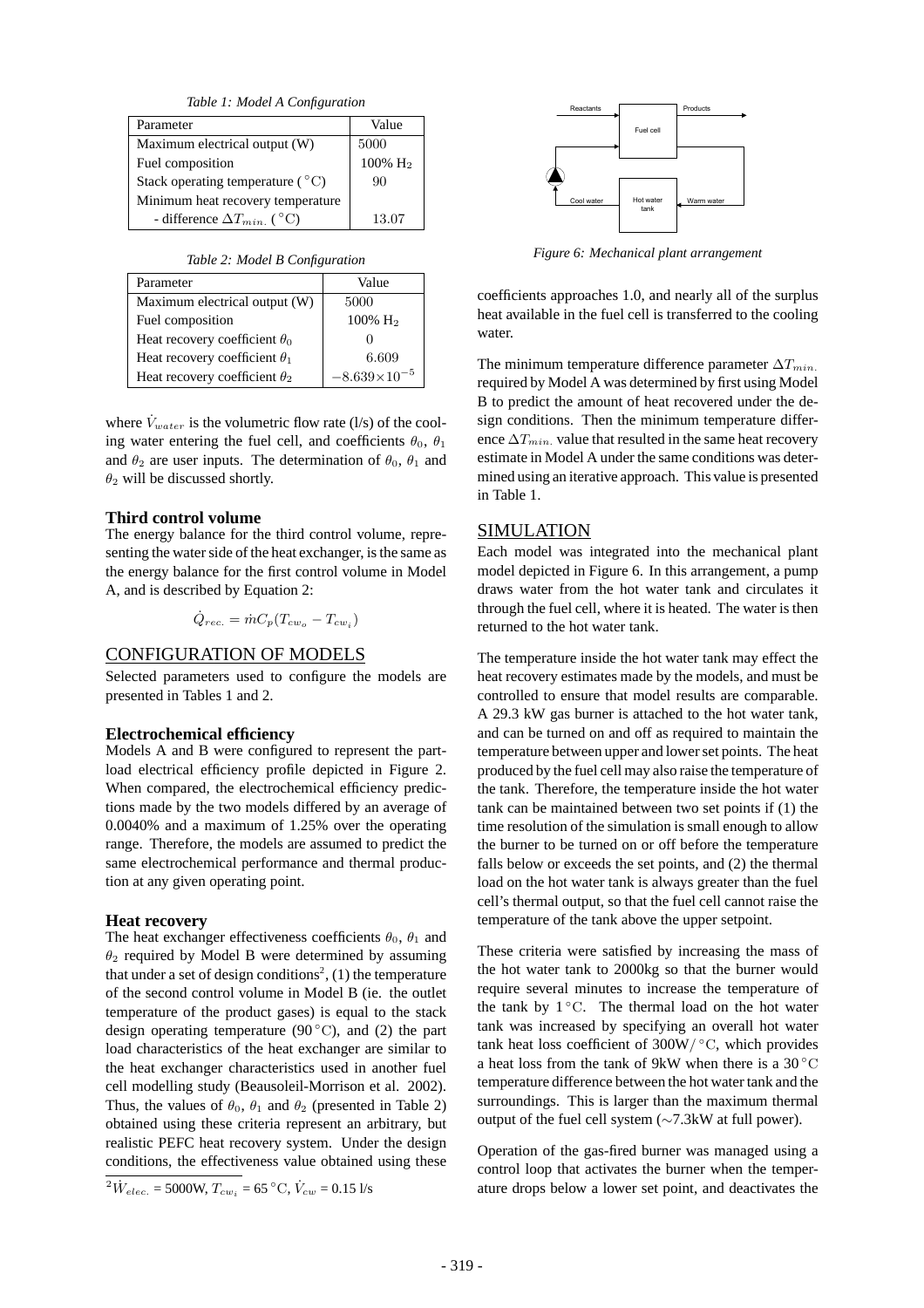

*Figure 7: Model heat recovery estimates under design conditions* ( $T_{cw_i} = 65^{\circ}$ C,  $\dot{V}_{cw} = 0.15 \frac{1}{s}$ )

burner when the temperature rises above a upper set point. Since the tank has a large thermal mass, the controller can maintain the tank temperature between the upper and lower set points even when the difference between the set points is less than  $1^\circ$ C, as long as the time resolution of the simulation is sufficiently small<sup>3</sup>. Thus, this configuration permits control of the temperature of the hot water tank, and therefore the cooling water inlet temperature, to within a fraction of a degree centigrade.

The response of the heat recovery estimates made by Models A and B to variations the cooling water inlet temperature was observed by conducting simulations using the design flow rate of 0.15 l/s and a range of temperatures between  $55^{\circ}$ C and  $74^{\circ}$ C. The response of the heat recovery estimates to variations the cooling water flow rate was observed by conducting simulations using the design inlet temperature of 65 ◦C and a range of flow rates between 0.13 l/s and 0.17 l/s. In each simulation, the behavior of the fuel cell was characterized over its full range of operation (1kW–5kW).

## RESULTS

#### **Heat recovery estimates**

The heat recovery predictions made by Models A and B for the design conditions are plotted in Figure 7. The data show excellent agreement; the estimates differ by an average 3% and a maximum of 7.2%. Figure 8 shows the heat recovery predictions when the cooling water inlet temperature is decreased to 55 ◦C. Again the estimates agree well, differing by an average of 2.8% and a maximum of 4.6%. Figure 9 shows the heat recovery predictions when the cooling water inlet temperature is increased to 74 ◦C. Under these conditions, the model predictions agree well at power levels below 40% of full power, but the disparity between the estimates grows as power is further increased.

While a reduction the cooling water inlet temperature should result in and increase in the amount of heat recovery estimated by Model A (see Equations 7 and 8) there is little difference in the Model A estimates plotted in Figures 7 and 8. The amount of heat recovery  $(\dot{Q}_{rec.})$ 

<sup>3</sup>A one-minute time step provided adequate control of the hot water tank temperature in this configuration.



*Figure 8: Model heat recovery estimates at reduced cooling water inlet temperature (* $T_{cw_i}$  *= 55*  $^{\circ}$ C,  $\dot{V}_{cw}$  *= 0.15 l/s)* 



*Figure 9: Model heat recovery estimates at increased cooling water inlet temperature (* $T_{cw_i}$  *= 74*  $^{\circ}$ C,  $\dot{V}_{cw}$  = 0.15 l/s)

predicted by Model A at the design conditions is nearly equal to the amount surplus of heat produced in the fuel cell  $(\dot{Q}_{stack})$ . Thus, decreasing the inlet temperature does not result in significantly higher amounts of heat recovery.

Conversely, increasing the cooling water inlet temperature has a significant impact on the heat recovery predictions of Model A. Increasing the inlet temperature reduces the maximum amount of heat that can be transferred to the cooling water while still maintaining the specified minimum temperature difference between the cooling water and the fuel cell stack (see Equation 7). If the available heat  $(\dot{Q}_{stack})$  exceeds the maximum amount of heat that can be transferred to the cooling water  $(\dot{Q}_{max.})$ , Model A assumes that the surplus heat will be extracted using an auxiliary heat rejection system to ensure that the fuel cell stack is maintained at its optimal operating temperature. As a result, Model A predicts the same amount of heat recovery  $(\dot{Q}_{max.})$  for all operating points at which the amount of heat available in the fuel cell is equal to or greater than  $\dot{Q}_{max}$ , and this behavior is illustrated in Figure 9. Above 2kW electrical output, Model A assumes that additional produced in the fuel cell system heat cannot be transferred to the cooling water.

Figures 7–9 show that the heat recovery estimates of Model B are generally insensitive to changes in the cooling water inlet temperature. The temperature difference between the product gases (ie. the temperature of control volume one) and the cooling water inlet temperature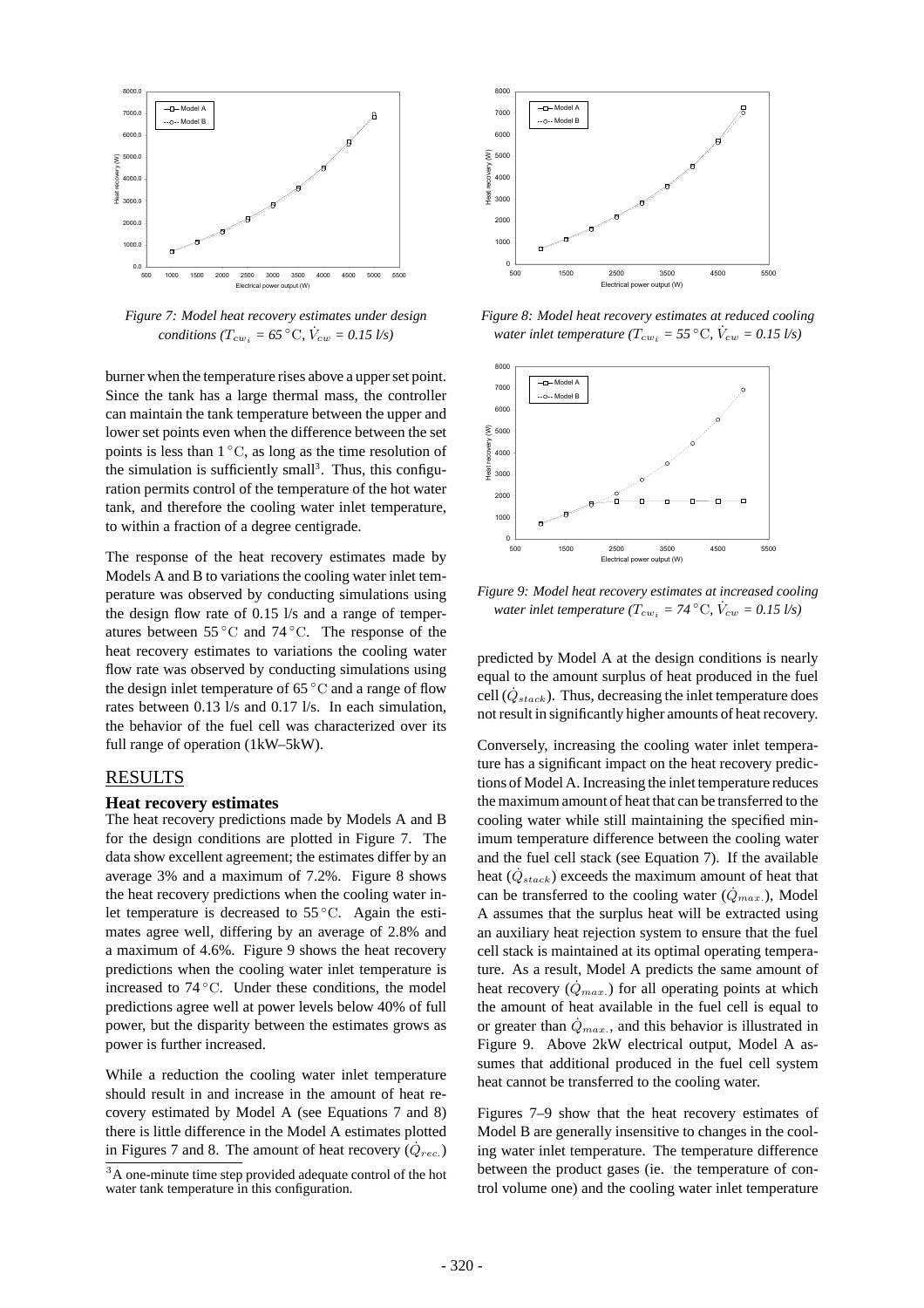

*Figure 10: Model heat recovery estimates at increased cooling water flow rate (* $T_{cw_i}$  = 65  $^{\circ}$ C,  $\dot{V}_{cw}$  = 0.17 *l/s*)

may vary from  $1600\degree C$  to  $2400\degree C$  over the operating range. Since this temperature difference is used to determine the amount of heat that can be recovered (Equation 13), variations of 20 $\degree$ C or more in the cooling water inlet temperature have little impact on the model heat recovery estimates.

Figure 10 shows the heat recovery predictions made by Models A and B when the cooling water volumetric flow rate is increased to 0.17 l/s. The estimates agree well, differing by an average of 2.7% and a maximum of 4.6%. Figure 11 shows the heat recovery predictions when the cooling water flow rate is decreased to 0.13 l/s. Under these conditions, the model predictions differ by an average of 17% and a maximum of 22%.

In Model A, the maximum amount of heat that can be transferred to the cooling water while maintaining the minimum temperature difference is proportional to the cooling water flow rate (see Equation 7). However, the heat recovery estimates of Model A were only effected by variations in the cooling water flow rate at the maximum power output (5kW). Below this operating point, the available heat  $(\dot{Q}_{stack})$  was less than the maximum heat that can be transferred to the cooling water  $(\dot{Q}_{max.})$  and the estimated heat recovery was the same over the range of volumetric flow rates considered in this analysis.

In Model B, the effectiveness of the heat exchanger is determined as a function of the cooling water volumetric flow rate (see Equation 15). However, under the design conditions the effectiveness of the heat exchanger is above 99%, and almost all of the surplus heat produced in the fuel cell is transferred to the cooling water. Thus, further increasing the volumetric flow rate does not yield significant increases in the heat recovery estimates, and the heat recovery estimates made by Models A and B agree well at elevated flow rates.

Conversely, decreasing the cooling water flow rate results in a reduction in the heat exchanger effectiveness calculated by Model B, and a corresponding reduction in the estimated heat recovery. Thus, the heat amount of heat recovery estimated by Model B was significantly lower than that predicted by Model A at a volumetric flow rate



*Figure 11: Model heat recovery estimates at reduced cooling water flow rate (* $T_{cw_i}$  = 65  $^{\circ}$ C,  $\dot{V}_{cw}$  = 0.13 l/s)

of 0.13 l/s, as shown in Figure 11.

#### **Exhaust gas temperature**

Figure 12 depicts the exhaust temperature estimated by Model B for a range of cooling water inlet temperatures between 55 ◦C and 74 ◦C. While changes in the inlet temperature do not significantly effect the heat recovery estimated by Model B, they are accompanied by a corresponding change in the exhaust gas outlet temperature.

In Figure 13, the response of the Model B exhaust gas temperature estimates to variations in the cooling water flow rate is plotted. When the cooling water flow rate is reduced by 7% to 0.14 l/s, the fuel cell exhaust gas outlet temperature at full power reaches 297 ◦C, which is well above the operating range of PEFC fuel cell stacks. Further decreasing the cooling water flow rate results in even higher fuel cell stack operating temperatures. Therefore, it is not practical to operate the system at cooling water flow rates below the design flow rate.

In operating PEFC systems, stack temperature variations of 15-20 ◦C might result in a reduction in electrochemical performance of more than 60% (Chalk 1996). Since neither model considers the effects of temperature on the stack efficiency, the stack temperature predicted by the models must be maintained within the design operating range to ensure the results are accurate. As Model B permits the estimated stack temperature to float depending on conditions in the heat exchanger, it must be coupled to models representing an auxiliary heat rejection system and its associated controls to ensure that the predictions of Model B remain inside the normal operating range.

### **General remarks**

These results illustrate a fundamental difference between Models A and B. Whereas Model B permits the fuel cell stack operating temperature to float depending on the fuel cell operating point and the conditions on the water side of the heat exchanger, Model A assumes that the fuel cell stack operating temperature must be maintained at the user-specified value to ensure efficient operation. If the surplus heat in the fuel cell stack cannot be transferred to the cooling water while maintaining the specified minimum temperature difference, Model A assumes that the